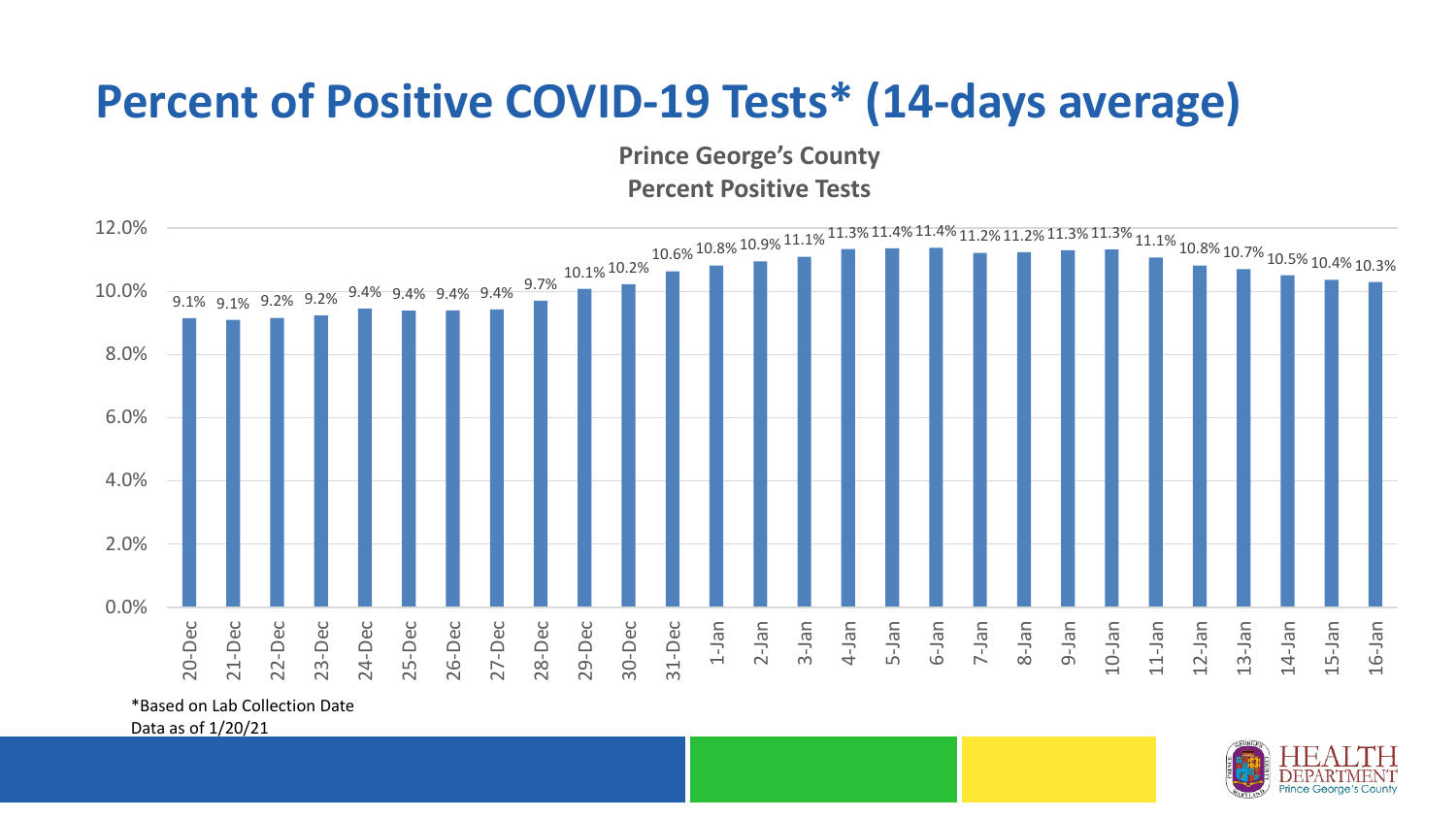## **COVID-19 Cases\* Prince George's County (14-day average)**

**Prince George's County Average New COVID-19 Cases per Day**



\*Based on Lab Collection Date

Data as of 1/21/21